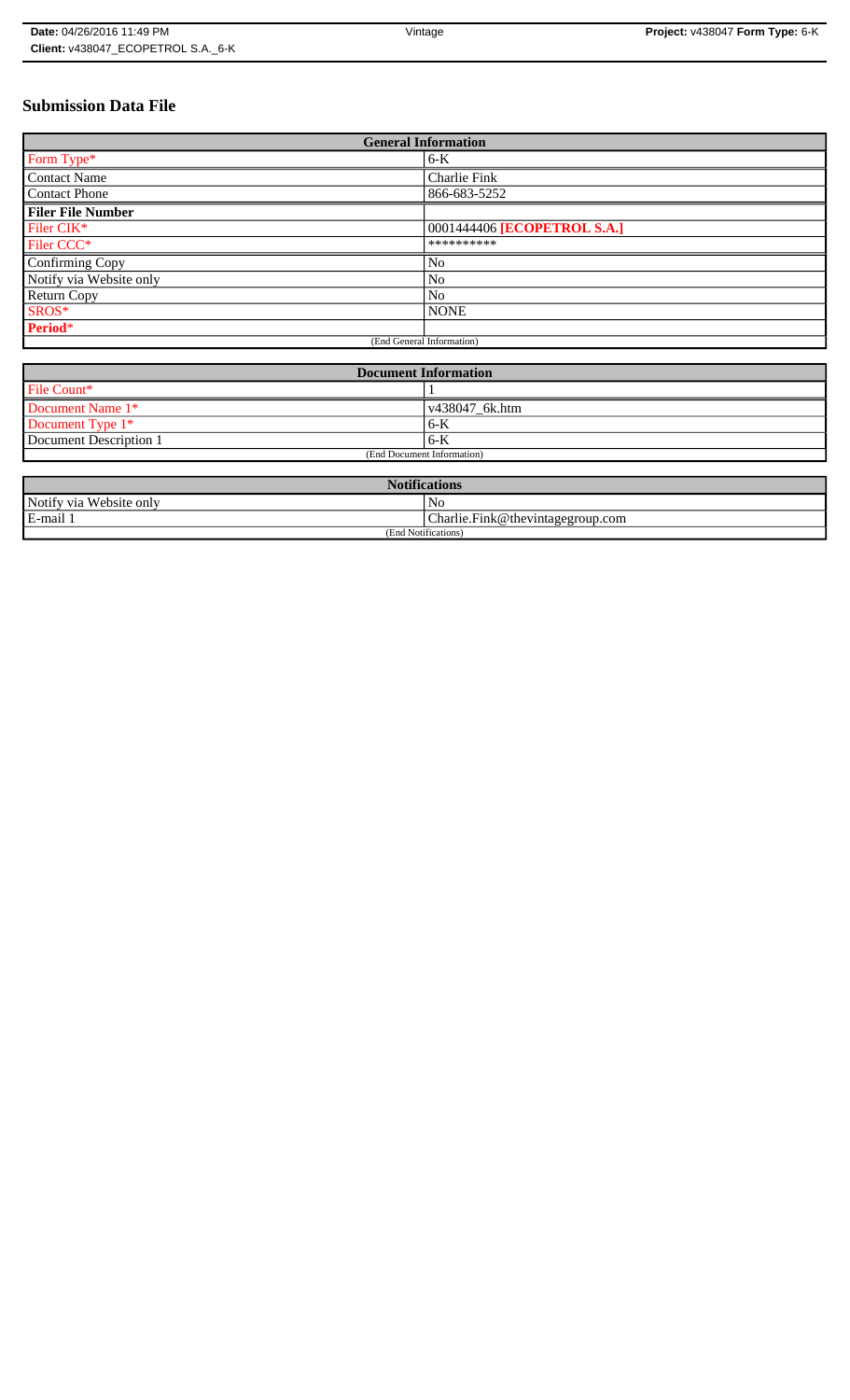#### **UNITED STATES SECURITIES AND EXCHANGE COMMISSION Washington, D.C. 20549**

### **FORM 6-K**

#### **REPORT OF FOREIGN PRIVATE ISSUER PURSUANT TO RULE 13a-16 OR 15d-16 UNDER THE SECURITIES EXCHANGE ACT OF 1934**

For the month of April, 2016 Commission File Number 001-34175

ECOPETROL S.A.

(Exact name of registrant as specified in its charter)

N.A.

(Translation of registrant's name into English)

COLOMBIA

(Jurisdiction of incorporation or organization)

Carrera 13 No. 36 – 24

BOGOTA D.C. – COLOMBIA (Address of principal executive offices)

Indicate by check mark whether the registrant files or will file annual reports under cover of Form 20-F or Form 40-F.

Form 20-F  $\boxtimes$  Form 40-F  $\Box$ 

Indicate by check mark if the registrant is submitting the Form 6-K in paper as permitted by Regulation S-T Rule 101(b)(1)

 $Yes \Box$  No  $\boxtimes$ 

Indicate by check mark if the registrant is submitting the Form 6-K in paper as permitted by Regulation S-T Rule 101(b)(7)

 $Yes \Box$  No  $\boxtimes$ 

Indicate by check mark whether the registrant by furnishing the information contained in this form is also thereby furnishing the information to the Commission pursuant to Rule 12g3-2(b) under the Securities Exchange Act of 1934.

 $Yes \Box$  No  $\boxtimes$ 

If "Yes" is marked, indicate below the file number assigned to the registrant in connection with Rule 12g3-2(b): 82-  $N/A$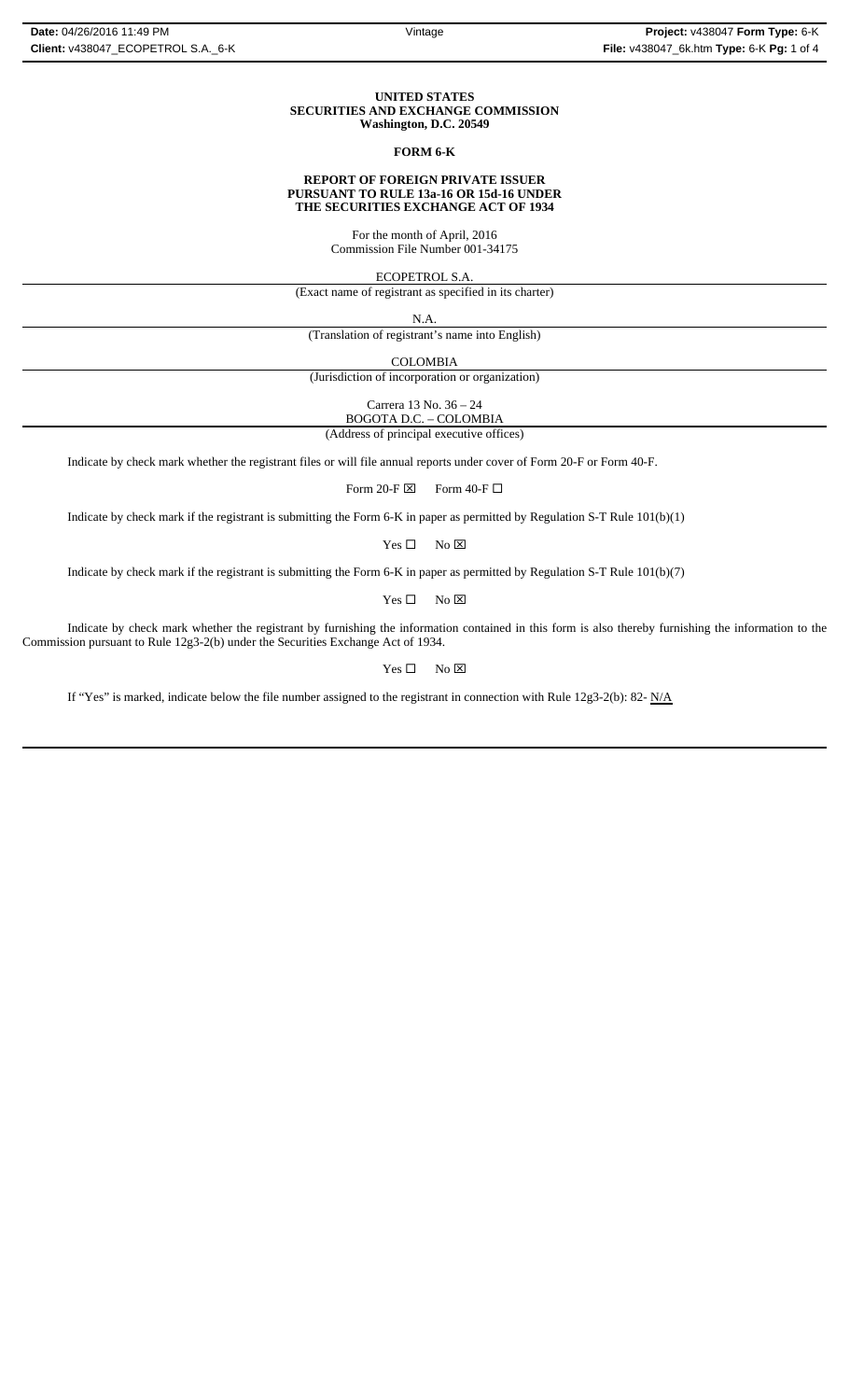### **Ecopetrol Adjusts its 2016 Investment Plan**

- **The adjustments to Ecopetrol's 2016 Investment Plan are part of the measures taken by Ecopetrol to navigate the low crude oil price environment, ensure capital discipline and focus on cash generation and the financial sustainability of the Ecopetrol Group.**
- **In 2016, the capital expenditures will be between US\$3.0 and US\$3.4 billion.**
- **With this level of investment, the Ecopetrol Group expects to produce approximately 715 thousand barrels of petroleum equivalent per day during 2016.**
- **The Ecopetrol Group will focus its investments on the most profitable exploration and production opportunities and on completing the transportation and refinery projects currently under way.**

Ecopetrol S.A. (BVC: ECOPETROL; NYSE: EC) ("Ecopetrol" or the "Company") reports that in light of the current low crude oil price environment, and with the aim of protecting the Company's cash flow and financial sustainability, its Board of Directors approved an adjustment to the 2016 Investment Plan, from US\$4.8 billion, as approved on December 2015, to a range between US\$3.0 and US\$3.4 billion.

2016 is a year of transition for the Ecopetrol Group, during which investments will be made to finish transportation projects and complete the start up the new Cartagena Refinery. Starting in 2017, the Company will dedicate a larger portion of its investments to the exploration and production segments.

In exploration and production, resources will be allocated to the development of principal fields and the assessment of exploratory findings. 93% of funds will be invested in Colombia and the rest overseas.

Investments by segment are as follows:

|                                      | Figures (in US\$ millions) |  |  |
|--------------------------------------|----------------------------|--|--|
| <b>Total</b><br>3,000                |                            |  |  |
| Business areas<br>2,966              |                            |  |  |
| 282<br>Exploration                   |                            |  |  |
| Production<br>1,116                  |                            |  |  |
| Transportation<br>433                |                            |  |  |
| Refining and Petrochemicals<br>1,135 |                            |  |  |
| 34<br>Other                          |                            |  |  |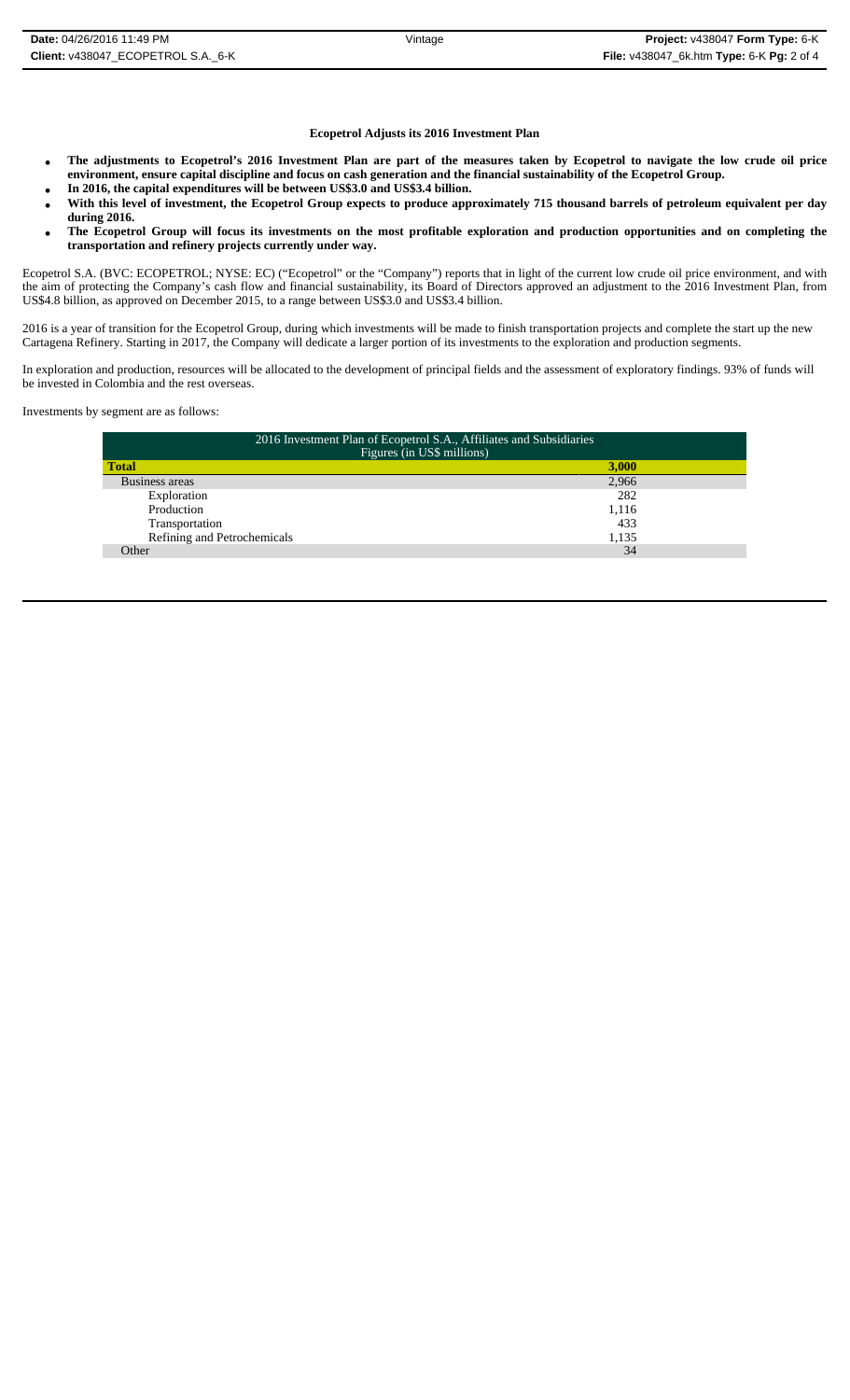-----------------------------------------

The resources required for the investment plan will be obtained from internal cash generation, divestment of non-strategic assets and financing. Financing needs for 2016 remain within the range of US\$1.5 billion and US\$1.9 billion for the Ecopetrol Group.

# **Bogota, April 26, 2016**

*Ecopetrol is the largest company in Colombia and is an integrated oil & gas company; it is among the top 50 oil companies in the world and among the four top ones in Latin America. Besides Colombia - where it generates over 60% of the national production - it has exploration and production activities in Brazil, Peru & the US (Gulf of Mexico). Ecopetrol owns the largest refinery in Colombia and most of the pipeline and multi-product pipeline network in the country, and is significantly increasing its participation in bio-fuels.*

*This release contains statements that may be considered forward looking statements within the meaning of Section 27A of the U.S. Securities Act of 1933 and Section 21E of the U.S. Securities Exchange Act of 1934. All forward-looking statements, whether made in this release or in future filings or press releases or orally, address matters that involve risks and uncertainties, including in respect of the Company's prospects for growth and its ongoing access to capital to fund the Company's business plan, among others. Consequently, changes in the following factors, among others, could cause actual results to differ materially from those included in the forward-looking statements: market prices of oil & gas, our exploration and production activities, market conditions, applicable regulations, the exchange rate, the Company's competitiveness and the performance of Colombia's economy and industry, to mention a few. We do not intend, and do not assume any obligation to update these forward-looking statements.*

**For further information, please contact:** 

**Head of Corporate Finance and Investor Relations** María Catalina Escobar Phone: (+571) 234 5190 E-mail: investors@ecopetrol.com.co

**Media Relations (Colombia)**  Jorge Mauricio Tellez Phone: + 571-234-4329 e-mail: mauricio.tellez@ecopetrol.com.co